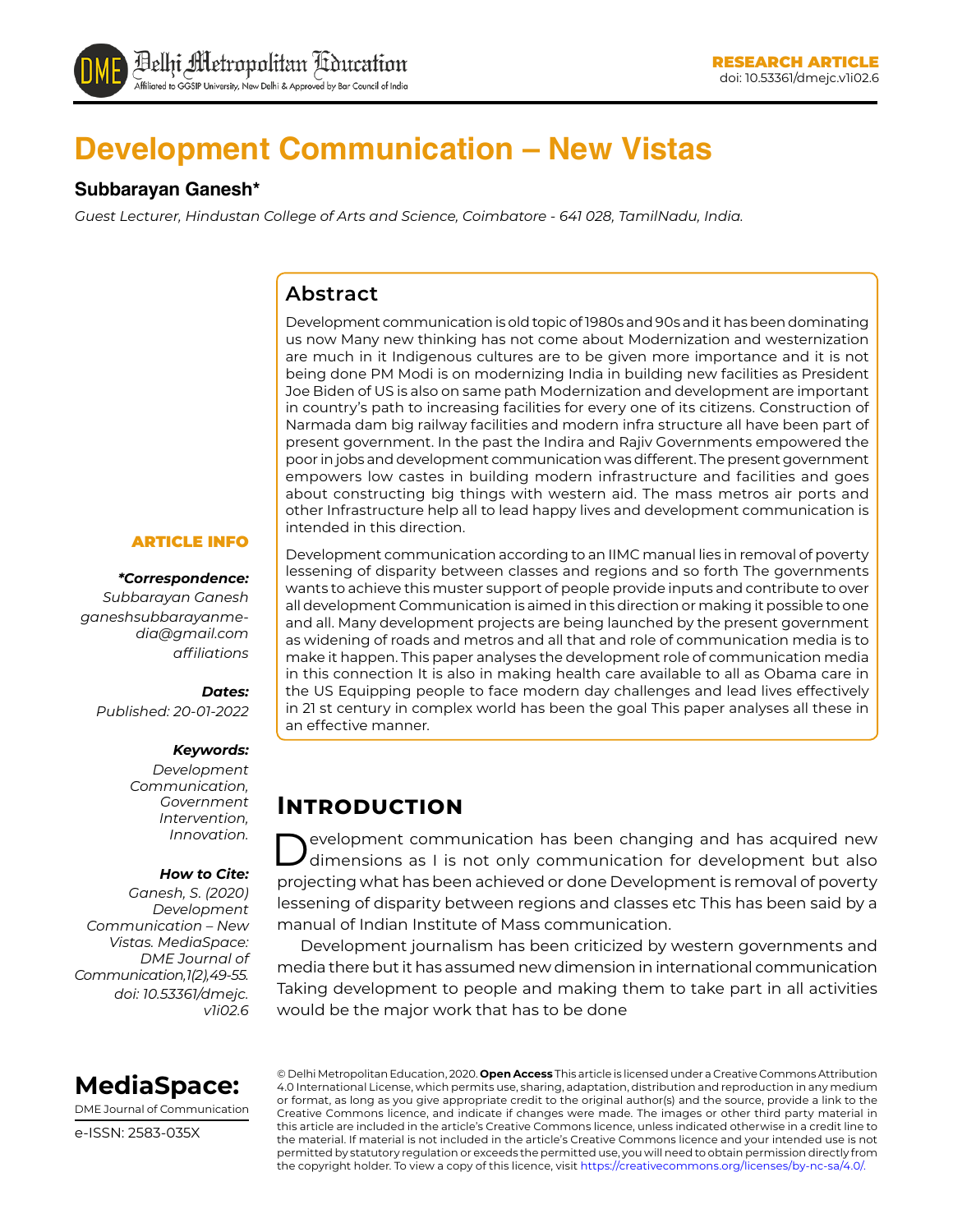Development communication include development journalism and socio economic reporting Participating in all such activities would constitute development communication

### **Development Communication Worldwide**

During the 1960s and 70s as well as 1980s the debate gained momentum as Ist world of US UK had all infra structure and facilities There has been a one way flow from North to the South it has been happening and not vice versa and it has caused serious problems for developing countries of third world. There have been more cinema seats more communication infrastructure in the ist world opposed to third world and there has been electronic colonialism has been happening US Scholars as Dr John Merrill and others said that US is not guilty of cultural imperialism in his book Basic Issues in Mass Communication in conversation with Everette Dennis. But the world leaders as Indira Gandhi Julius Nyere of Tanzania and others said strongly of the news flow. Indira Gandhi said we know of small poets and writers of Europe and America but not the big ones of Africa and Asia. Her son Rajiv Gandhi voiced similar opinions and said on apartheid of South Africa among others.

In a book on Electronic colonialism the author McPhail talks of electronic enslavement by TV and movies of the west and America. American Hollywood dominates movie and TV program exports contributing considerably to the economy of America. There is a one way flow from North to South and India and other countries are looked as land of snake charmers fire walkers and the like and the journalists complaining about leaking toilets in 5 star hotels. This has been previous view and the western media and journalists report positively of PM Modi and BJP government and get to business with that government than any others. Even Britain is criticized by US Republican party administrations since long time ago but India has been receiving favorable review over the years thanks to BJP.

### **Debate**

There has been debate going on in international forums at least till PM Rajiv Gandhi was alive on non-alignment and information flow and north south debate. Non alignment was active when Indira Gandhi was alive and third world leaders used to frequent New Delhi Her son Rajiv continued it and successive Congress and UPA governments paid some attention to those.

But the non alignment moves are not active because there is a right oriented party BJP is in power now and things seemed to have changed. The attention is being paid to send Indians to advanced countries and maintain cordial relations with such countries has been the policy it seems to a layman looking at political scenario in 2021.

True there has been debates in UN and UNESCO on NWIO that is New World Information Order. The US and UK pulled out of UNESCO citing these have become havens for Marxist rebels. Dr Whitney Mundt a Professor in Journalism at LSU Manship school says the then Director General of UNESCO M'Bow has been accused of lavishly wasting UNESCO funds and living fastidious life. We don't know whether this complaint is true or not the debates have been on. There used to be very strong feelings on this from both sides and the debate seems to have vanished With both Gandhis being killed in a unnatural way world becoming more modern and challenges as terrorism as 9/11 and Bombay attacks and climate debate have all taken interests of people from this crucial debate. True the world has changed greatly over 35-40 years.

## **What is new**

Development communication needs to change as countries as India and others have become more modern and developed now thanks to right governments in power. It may not be much but the generation that grew with it feels like it but it might be superficial. The First world countries as the US and UK would have been developed even more. Due to terrorist attack the world trade center in New York was damaged a bit but it was re erect in a no time an it looks as it was before.

### **Development Communication Today**

Today development communication is different and It is to develop or modernize fully and report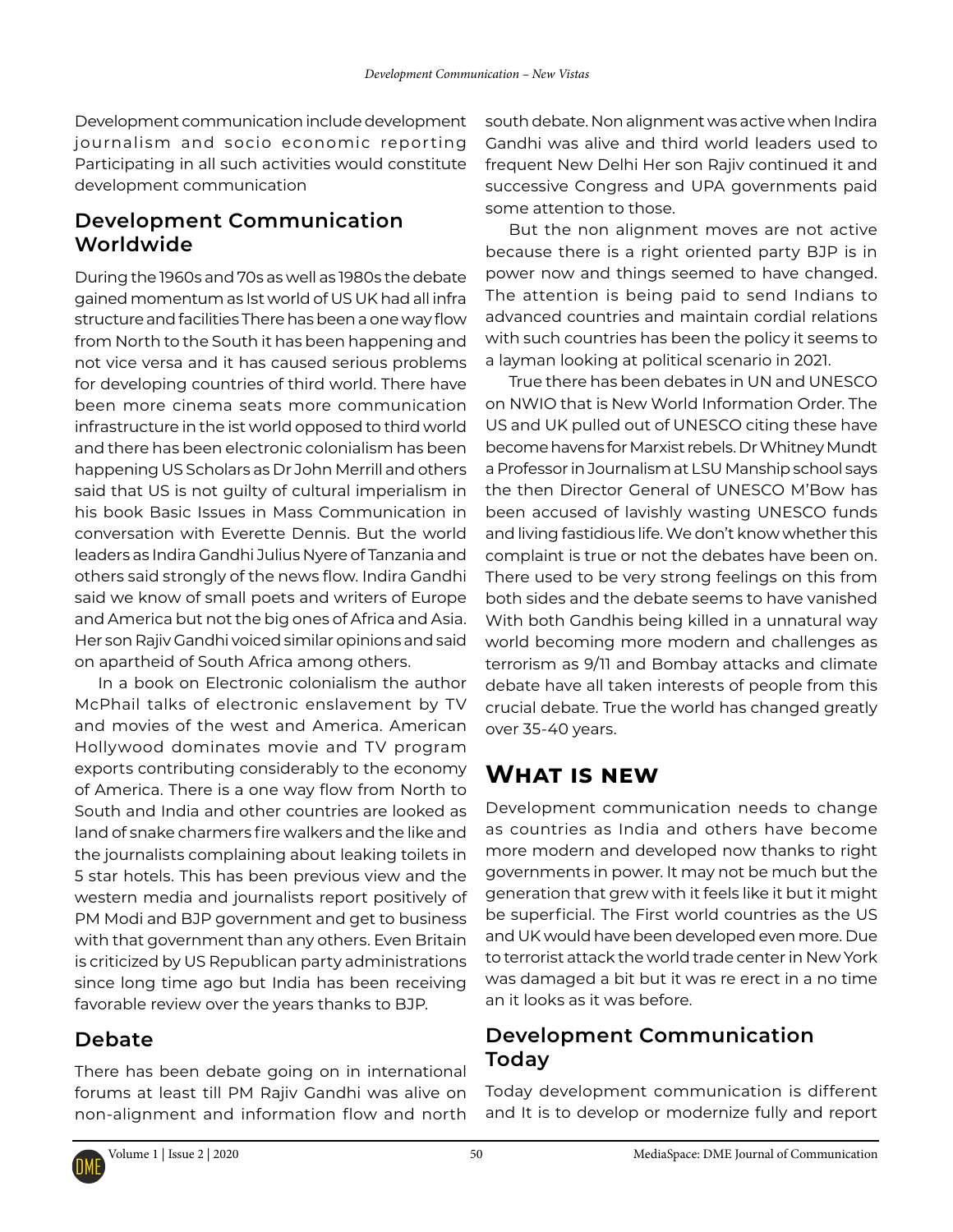or communicate such development in media. This has been the role of development communication as practiced by BJP and PM Modi. We want dams power projects and modern infrastructure as that of west and to develop with local Indian culture. There is little or no ideology in it and left or right perspectives are not allowed. We want good infrastructure and modernization and development communication is geared to that end.

### **Development Media In India – Need for Professionalism**

Media in India is undergoing rapid changes and when Rajiv Gandhi was PM itself FDI was allowed in media. More courses are being run and more qualified people only join media houses and establishments. This sort of professionalism is encouraging and there is a need to continue as PM Modi has also introduced many technologies and modernization and women empowerment are taking place greatly

Media have been playing leading role in democracies as media defend existing order and play a role in its governance. Media have been important motivator of people in development programs and schemes PM Modi have been launching several developmental programs and these should reach people through media Media have been motivator of change development and progress for people and nations and in India it will play crucial role.

## **Print Media**

Print media number more than 80000 with 80 million copies and it is one of the largest in the world. It has been growing and it is making revolution among people in education and other fronts. Print media reach educated and make information available to people in all forms and spread entertainment also. Print media in the US is highly developed and New York Times comes with 500 pages as early as 1985 and this trend is continuing. The USA Today is a leading publication that is like national newspaper of America. The Washington Post is also a popular newspaper in the US with Kay Graham as its publisher before.

Media have been changing drastically over the years and have become more professional as these hire qualified graduates of media colleges more and more. There are 100s of colleges running Visual communication Journalism and Electronic media courses and meet the demand of the industry. The students are trained in writing editing producing scripting and directing and visit industry frequently to learn subjects practically and are absorbed in media careers.

## **Electronic Media**

Electronic media are dynamic as there are 500 TV channels and 150 radio stations of all hue and cry exist in the country. These are in government and private sectors and provide radio and TV services to people. The electronic media are dynamic and are as diverse as in a developed western country and meet the expectation of people easily.

Media have been undergoing changes in society and it has gone into new media also as 40% of workers in developed nations use New media and internet for work as other media as films and TV gained importance also. TV has become specialized in India as there are 150 Cable TV channels are available in India and it is becoming important today in decision making in government society and politics in India also. The BJP party played a careful and effective role in 2014 and 2019 political campaigns and projected PM Modi as effective leader in winning the party to power. The effective use of TV in America by successive presidents since Ronald Reagan made TV effective medium in politics. The use of TV by Clinton Bush Obama made it can do wonder to them if used effectively. Obama with his communication skills manipulated media TV to his advantage and President Trump is also TV savy and has won hearts of Americans in many ways and is doing fairly well in his re-election year to second term.

## **What to be Done**

Media need to promote harmony in society and highlight positive aspects of modernization as good-looking buildings technology bringing comforts and consumer products available in large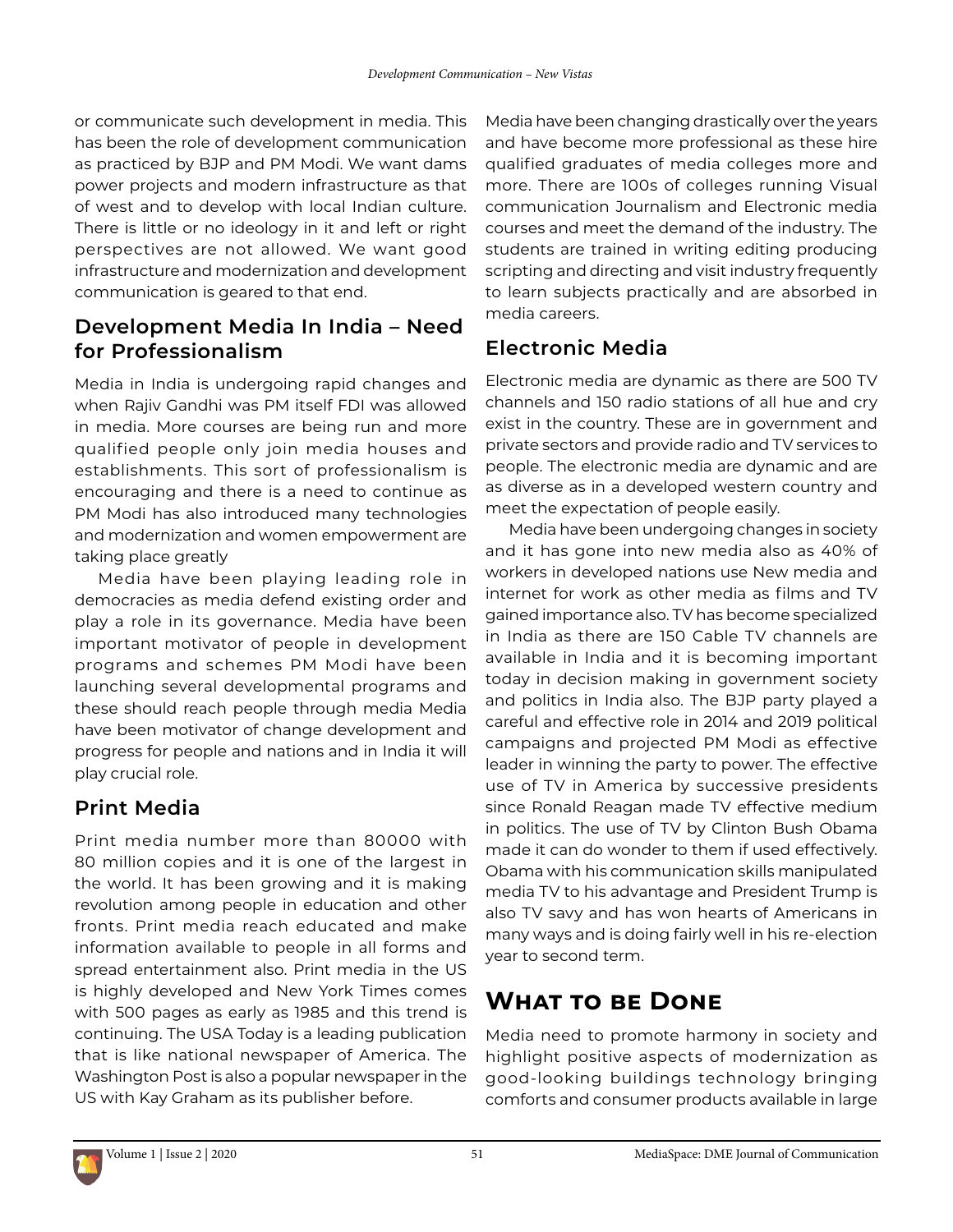number to people and avoid bad effects as sex violence and things of that sort. It should tell what PM Modi is doing for modernizing and for women's empowerment to people and get approval for his policies.

Media policies have been changing and there is more professionalism in media than before and media have become more private and there is dynamism in India more than before Today's media cater to people of all kind and there is educational message of all kind in media also Dinathanthi and other papers carry 10th and plus two exam lessons more frequently than before

## **Media in Changing Times**

Owing to Covid-19 media work methods have changed developed countries use machines to do work and this has become easier for them to enjoy leisure But owing to corona and others the method of working has changed and leisure time for executives has changed drastically Media have been changing and this means good for all especially to labour intensive oriented economies and people etc.

Media are democratic and promote private orientation and are promoting civil societies and the like Media's role in education entertainment and people empowerment should not be discouraged. The role of media in promoting various education related activities and empowering women should not be neglected Media can play powerful role in parliamentary democracy as India and it should not be neglected finally

## **Print Media**

Print media number 80000 with 80 million copies circulation as print media have been playing leading role in creating people's consciousness effectively. We know of many events happening in our environment not because we cared to know but often because of media and one person who said that was Marshall McLuhan a communication scholar of 20<sup>th</sup> century. Print media have been playing leading role in creating awareness and also they educate inform and entertain people effectively.

Print media role in education is to be applauded as print media are valuable resources in passing

curricular and co-curricular information. These educate people on general aspects of what is going on in environment and keep people informed on crucial changes taking place in society effectively. Print media also are infotainments in the sense that they provide information as well as education or information on entertainment mode. The Hindustan Times New Delhi used to carry supplement on information and entertainment effectively to communicate people's education and entertainment needs.

## **Independence Struggle**

During independence struggle in India print media created awareness and invoked consciousness of the people. It also helped Indian leaders as Gandhi Nehru to win independence from the British effectively and it has been playing leading role in many social reform movements in India also. Print media and vernacular journalism has been effective in creating consciousness and moving people on a particular issue.

People praise print media for variety of reasons in creating awareness information, education and entertainment purposes in making people to participate on people's issues and problems in holding government efforts and the like.

## **Electronic Media**

Electronic media in India are very powerful and exert power on audience and society in general as people rely on TV for immediate news. Public sector radio and TV are very powerful and are large play leading role among poor and uneducated sections of society. India has 500 TV channels and 150 radio stations and media of this kind exert great influence on audience and government.

Electronic media have been playing leading role in information diffusion, education and entertainment as we know of developments also through electronic media. TV and cable are dynamic in India and the USA support the existing system and provide room for developmental thoughts and actions effectively everywhere. Electronic media as TV combine sight and sound and provide room for project demonstration effectively everywhere. Media have been educating informing and entertaining people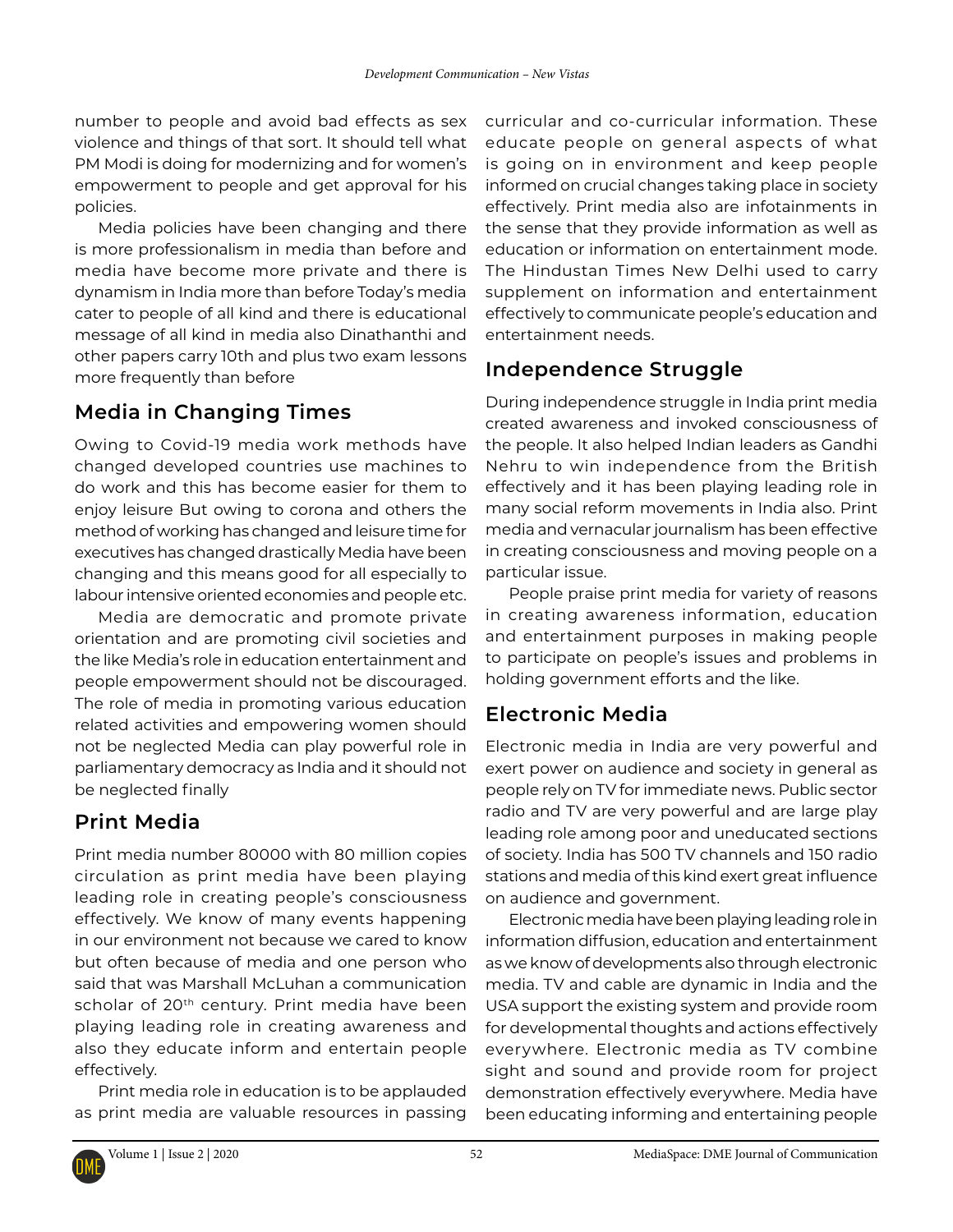in greater measure and this should be the role of electronic media everywhere of India and the USA.

Cable came to US during 1983 and in India during 1993 and sun TV has been dominating the scene for quite some time as Sun TV has been a popular TV of Tamil Nadu. Many mythologies have been on air as Naagini Nadhini and others attracting traditional women folk of Tamil Nadu greatly. Sun TV is more popular than any other channel attracting audiences and viewers alike in large numbers compared to any other channel of Southern India.

PM Modi has been launching programs on women's empowerment modernization appreciation of western work ethics and the like and such should be portrayed in media sufficiently. He is empowering both haves and have nots also and media would have to high light such programs and shows effectively although he doesn't have big family or children he is interested in development on par with countries as in East and west. Media development is to focus on societies as Indian one or things that support existing or prevalent social order and would have to lend helping hand to people like him effectively. PM Modi sees special in cultures as America and was with President Obama at least four times and consumer products are more in America and he wants to bring such to India to benefit Indians. Media need to focus more on such efforts and to bring attention to good efforts and not the bad ones and act accordingly to benefit people. Everyone or nation has to operate in sphere or sector of influence and try to do good to others and then impose their perspective and that should be seen everywhere including India.

Media are very powerful as private sector is good lot of people are in its role and undoubtedly it is doing good to society or people in its way. Media need to high light private sector's achievements and make others to become like private sector which is efficient in their own way in a special way and in always possible to people without hurting their sentiments or feelings greatly or harming them.

As the government of PM Modi is on right path, media need to highlight achievements and take the government's programs and policies to people. The positive aspect should be told to people and negative aspects got to be forgotten as media need

to bring social changes to people in all possible forms and kinds. Even with home minister Rajnath Singh's efforts some peace seem to be returning to Kashmir and it is to be noted. Media keep people informed on such efforts and media's role can't be neglected as Marshall McLuhan has said some time ago.

### **Technology Dimension**

There are technologies in the west superior to other nations and many benefits are brought to people in societies including India. Modern day technologies have made space travel possible as America launched space craft on private sector taking astranauts to space station. It is after several years of launch and it depended on Russia India had also launched rockets and put satellites in orbit and telecommunication has become possible. Indira Gandhi had launched SITE experiment using NASA satellite way back in 1975 and people from India were sent to or went on own to US for studies during 1970s and made it their Modern technologies benefit capitalist and socialist societies alike in driving modernization and human element can always be found in it. The American rocket can also benefit Russians to come to earth and likewise many modern marvels benefit everyone like. New space age religions have come into being in this age as many social changes are taking place constantly. Technologies of Freedom by Ithiel de sola pool describe how technologies benefit mankind in many ways. But conflicts of yester years are hard to go by and still steps to reduce conflicts to be evolved in amicable ways. Media can bring about social changes in many ways to alleviate human suffering of all kinds. Media can still make or mar as US president Ronald Reagan who mastered art of communication in becoming popular president of all time.

Indian media have been playing leading role in globalization and it has brought outside world to Indians and made Indian products compete with other brands of the west or US India has brought out Pepsi Coke or other multinational brands and take world products as much as Indian ones Media have been helping people commute or communicate office works and others through routine mechanism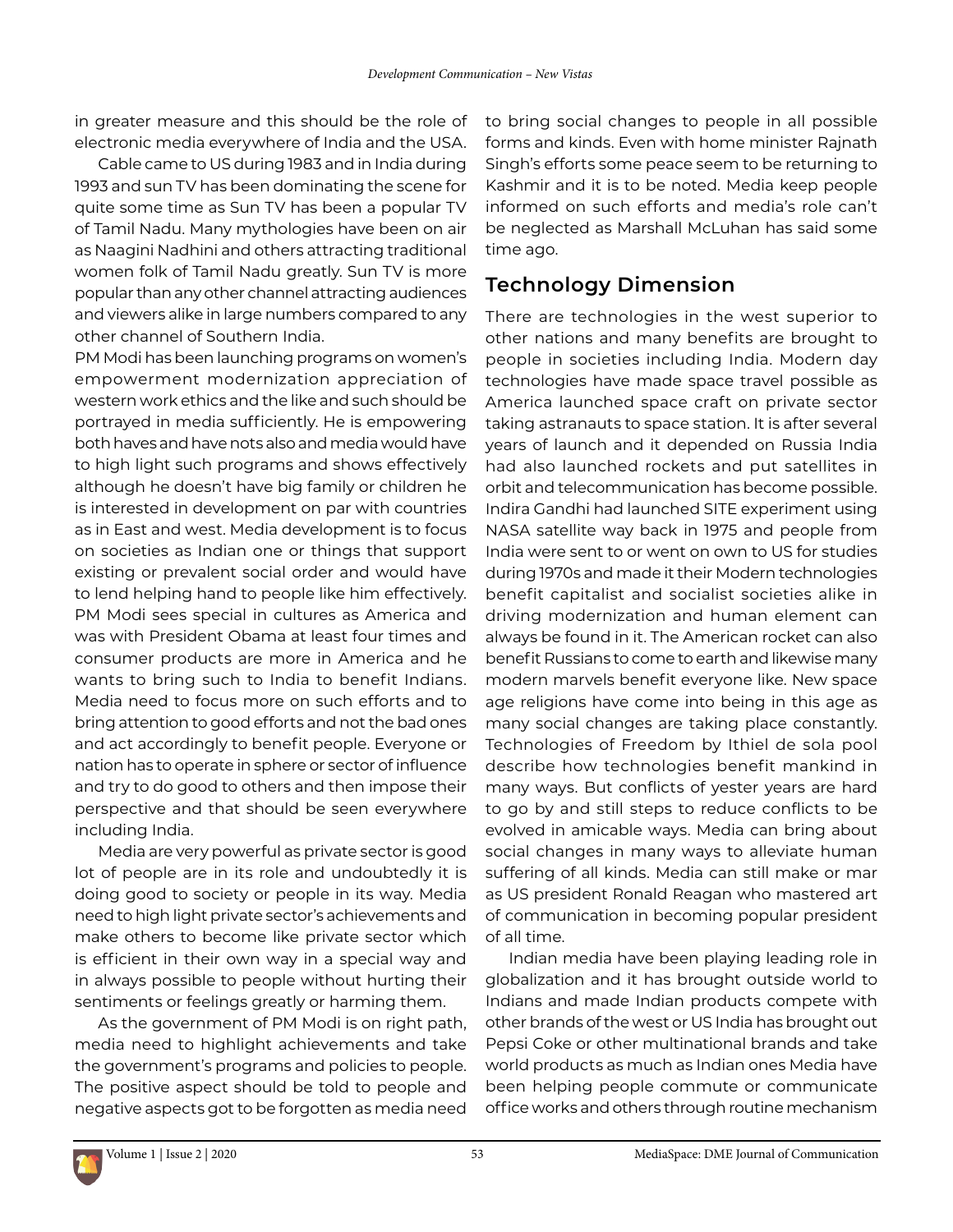and this helped India being like other developed or developing ones also Indian media thus play leading role in globalization and development

## **Media Technology**

### **An introduction to changes media can make in services**

Media technology is important as media operate through this and make everything possible. Technology has brought benefits to mankind as drivers of technology as PM Modi rightly empowers the poor of all kind and women. Media technology is technology used in operation of media to take messages of government and private to people so every one gets information education and entertainment. The Print media technology includes various methods of printing and radio technology includes analog or digital mode. TV technology includes various formats available in operation of TV equipment to take TV programs for people and film technology includes methods and modes of film production for same purpose. DeFleur and Dennis (1991) talk on understanding mass communication in American context

Media technology has been booming with liberalization launched during Rajiv Gandhi regime and even now as the BJP party or Janatha party is more open on such things. This technology is not just benefits alone as media technology has dystopian view also. Hancock (1996) says further on communication media as tools

### **Four Theories of Technology**

The positive aspects of media technology is application of such technology in education agriculture animal husbandry adult education health care family welfare etc. More diffusion of such messages will help people in participating in development process. The TN Agricultural University a prominent agri university has e- velanmai a online agricultural section committed to diffusing agricultural information.

The negative or dystopian view is crass entertainment available in media technology as TV technology online corruption as pornography and anti family and anti people themes and liberal modernization The divorce nude beaches xrated channels and other wrong things are more and bound to cause concern among people as teen age pregnancy and liberalization of sexual mores bound to cause concern The Republican party in the US is wedded to preservation of family values and the like and the left oriented parties in India show concern to good things But modernization liberalization and pro rich forces can't be stopped. The ghost in modernization is affecting everyone and it can't be stopped maybe it can be minimized. The one reason for conflicts in Indian sub-continent is that India and others are not willing to become modernized as seen by American society or people. Even in America there is strong resentment against traditional societies even among general public. Kumar (1989) speaks further on mass communication media in India and its relevance

Dystopian view of media is more and can't be stopped easily as India wants good aspects of technology and not American or western cultural inputs more. But this is not possible as bad aspects or even different aspects of technology enter as ghosts that can't be stopped. One can't refuse modernization or degradation in a new century but some aspects can be put off for some more time and that is only thing one can do.

Media technology is to benefit man kind since cultural aspects are more in it it has to be used carefully Media are modern and can't be avoided as today's youngsters learn more from media than anything else.

#### *Technological Changes in Service Sector*

There have been computerization and automation taking place in all sectors including service sector

And media can make service sector to adapt to technological changes in many ways technology changes as automation computerization can help to serve faster and in air ports paper tickets are used than any other similarly in Insurance and banking automation can help and hotels and agriculture automation and computerization can be of big help

Self help in filling government returns and fully computerized banking and insurance can help the industry to function effectively and faster Guidelines can be issued as to how to serve and how to get